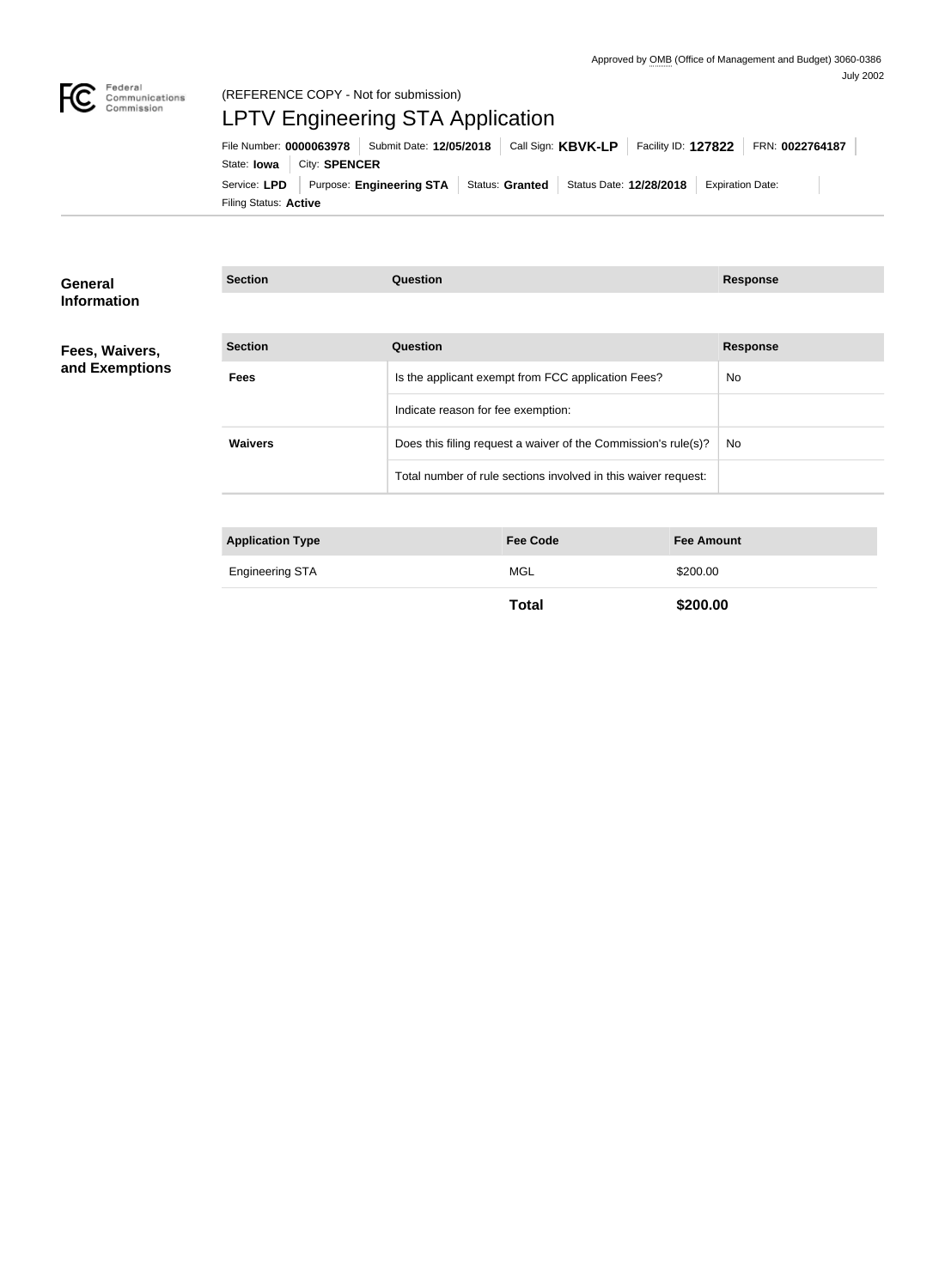### **Applicant Name, Type, and Contact Information**

#### **Applicant Information**

| <b>Applicant</b>                                                                                 | <b>Address</b>                                                                                 | <b>Phone</b>         | <b>Email</b>          | <b>Applicant</b><br><b>Type</b> |
|--------------------------------------------------------------------------------------------------|------------------------------------------------------------------------------------------------|----------------------|-----------------------|---------------------------------|
| <b>KPTH LICENSEE, LLC</b><br><b>Applicant</b><br>Doing Business As: KPTH LICENSEE,<br><b>LLC</b> | Harvey Arnold<br>10706 Beaver Dam<br>Road<br>Cockeysville, MD<br>21030<br><b>United States</b> | $+1(410)568$<br>1500 | harnold@sbgtv.<br>com | Other                           |

#### **Authorization Holder Name**

 $\Box$  Check box if the Authorization Holder name is being updated because of the sale (or transfer of control) of the Authorization(s) to another party and for which proper Commission approval has not been received or proper notification provided.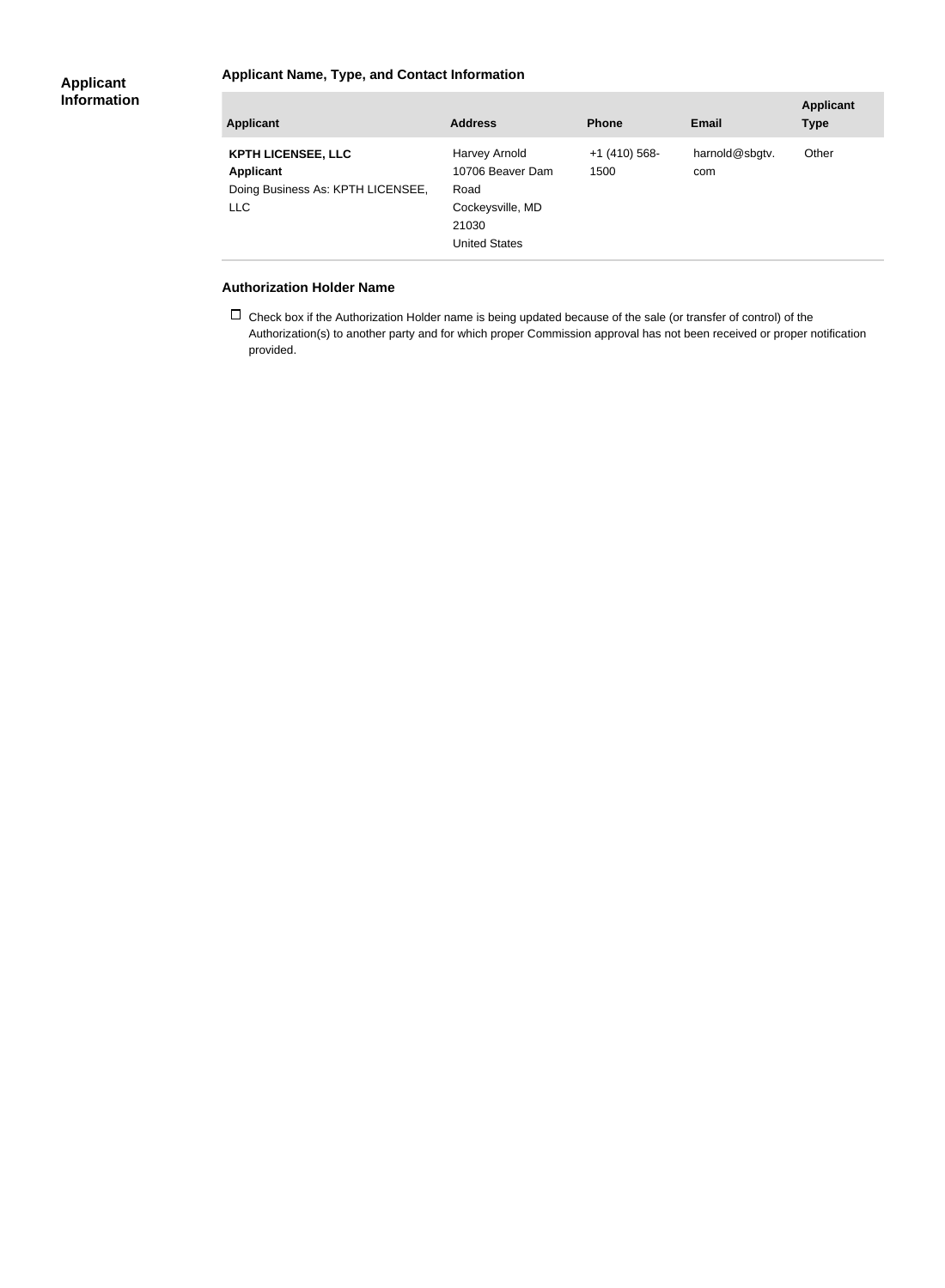| <b>Contact</b><br><b>Representatives</b><br>(3) | <b>Contact Name</b>                                                      | <b>Address</b>                                                                                                                | <b>Phone</b>          | <b>Email</b>                                | <b>Contact Type</b>         |
|-------------------------------------------------|--------------------------------------------------------------------------|-------------------------------------------------------------------------------------------------------------------------------|-----------------------|---------------------------------------------|-----------------------------|
|                                                 | <b>Paul A Cicelski</b><br>Esq.<br>Lerman Senter PLLC                     | Paul Cicelski<br>2001 L Street, NW<br>Suite 400<br>Washington, DC 20036<br><b>United States</b>                               | $+1(202)$<br>429-8970 | pcicelski@lermansenter.<br>com              | Legal<br>Representative     |
|                                                 | <b>ESQ. MILES S. MASON S.</b><br><b>MASON, ESQ</b><br>KPTH LICENSEE, LLC | C/O MILES S. MASON, ESQ.<br>- PILLSBURY WIN<br>1200 SEVENTEENTH<br>STREET, NW<br>WASHINGTON, DC 20036<br><b>United States</b> | $+1(202)$<br>663-8195 | MILES.<br>MASON@PILLSBURYLAW.<br><b>COM</b> | Legal<br>Representative     |
|                                                 | <b>Jim McDonald McDonald</b><br>B. W. St. Clair                          | 117 East Eleventh St.<br>LoveInd, CO 80537<br><b>United States</b>                                                            | +1 (970)<br>593-8443  | jim@windriverbroadcast.<br>com              | Technical<br>Representative |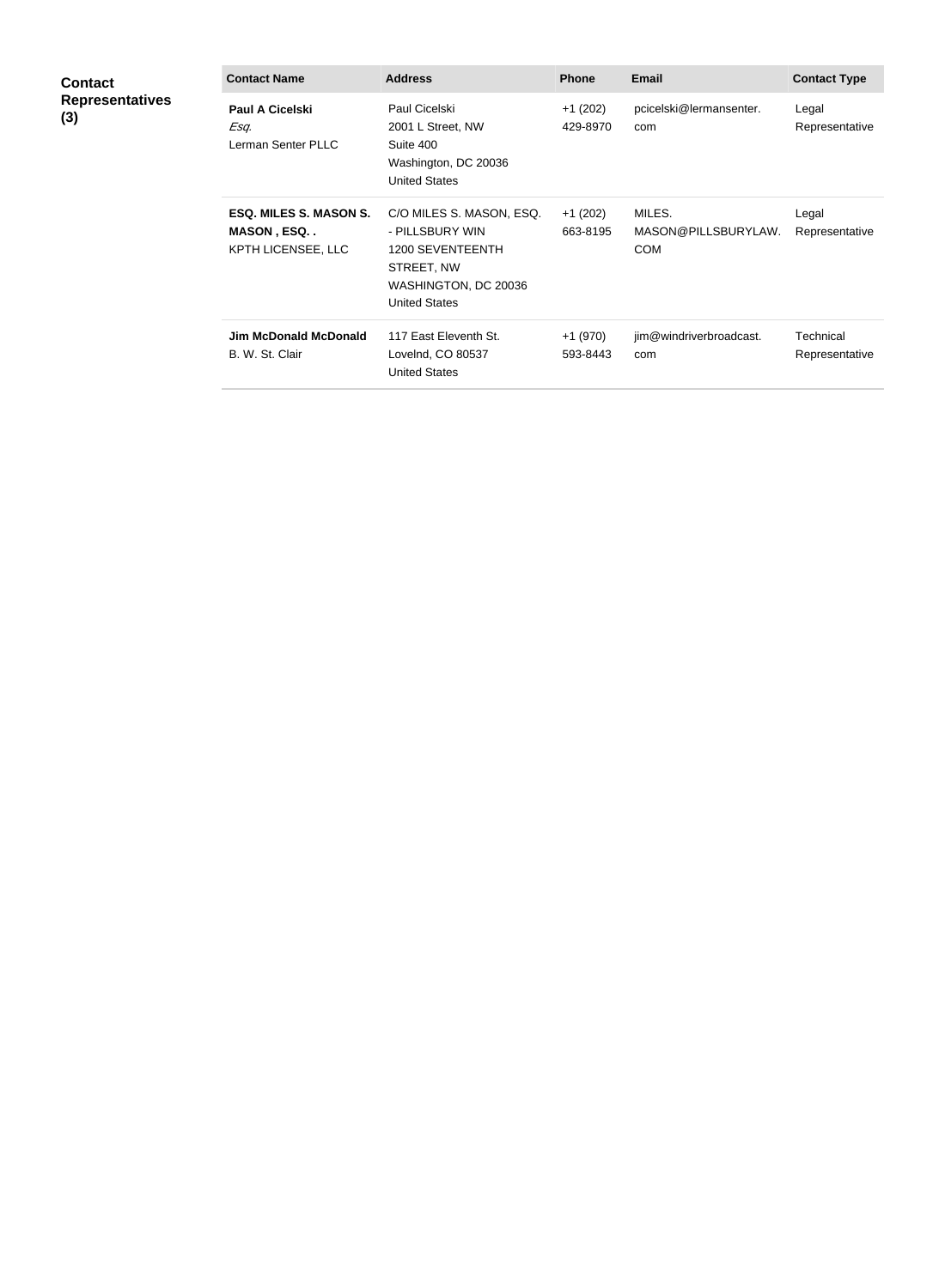| Channel and |  |
|-------------|--|
| Facility    |  |
| Information |  |
|             |  |

| <b>Section</b>     | <b>Question</b> | <b>Response</b> |
|--------------------|-----------------|-----------------|
| <b>Facility ID</b> | 127822          |                 |
| State              | Iowa            |                 |
| City               | <b>SPENCER</b>  |                 |
| <b>LPD Channel</b> | 20              |                 |

## **Primary station proposed to be rebroadcast:**

**Facility Id Call Sign City State**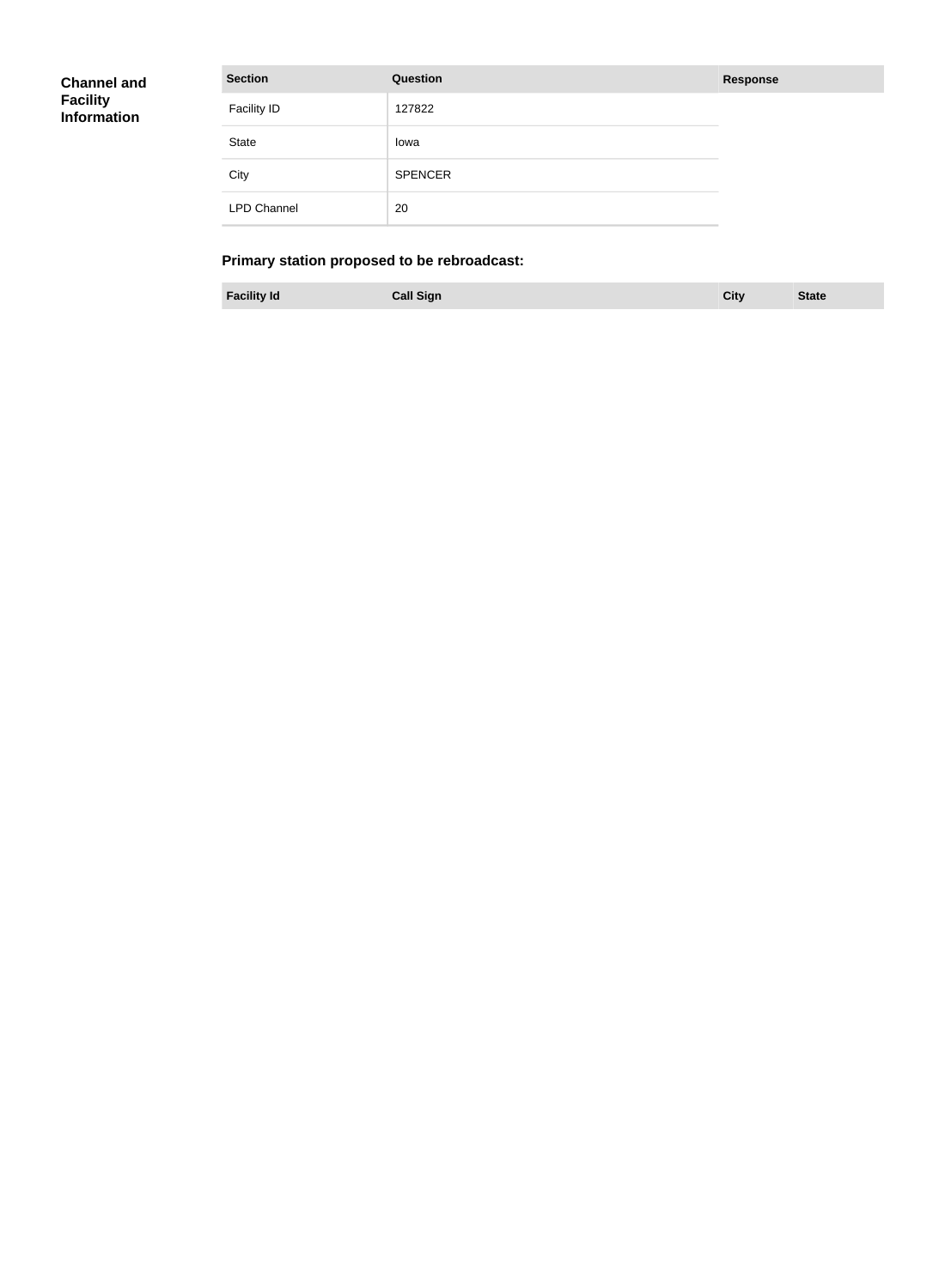| <b>Antenna Location</b><br>Data | <b>Section</b>                                  | Question                                                           | <b>Response</b>                          |
|---------------------------------|-------------------------------------------------|--------------------------------------------------------------------|------------------------------------------|
|                                 | <b>Antenna Structure</b><br><b>Registration</b> | Do you have an FCC Antenna Structure Registration (ASR)<br>Number? | Yes                                      |
|                                 |                                                 | <b>ASR Number</b>                                                  | 1051821                                  |
|                                 | <b>Coordinates (NAD83)</b>                      | Latitude                                                           | 43° 15' 20.0" N+                         |
|                                 |                                                 | Longitude                                                          | 094° 58' 36.0" W-                        |
|                                 |                                                 | Structure Type                                                     | TOWER-A free standing or<br>guyed struct |
|                                 |                                                 | <b>Overall Structure Height</b>                                    | 121.6 meters                             |
|                                 |                                                 | <b>Support Structure Height</b>                                    | 117.0 meters                             |
|                                 |                                                 | Ground Elevation (AMSL)                                            | 419.4 meters                             |
|                                 | <b>Antenna Data</b>                             | Height of Radiation Center Above Ground Level                      | 118 meters                               |
|                                 |                                                 | Height of Radiation Center Above Mean Sea Level                    | 537.4 meters                             |
|                                 |                                                 | <b>Effective Radiated Power</b>                                    | 6.8 kW                                   |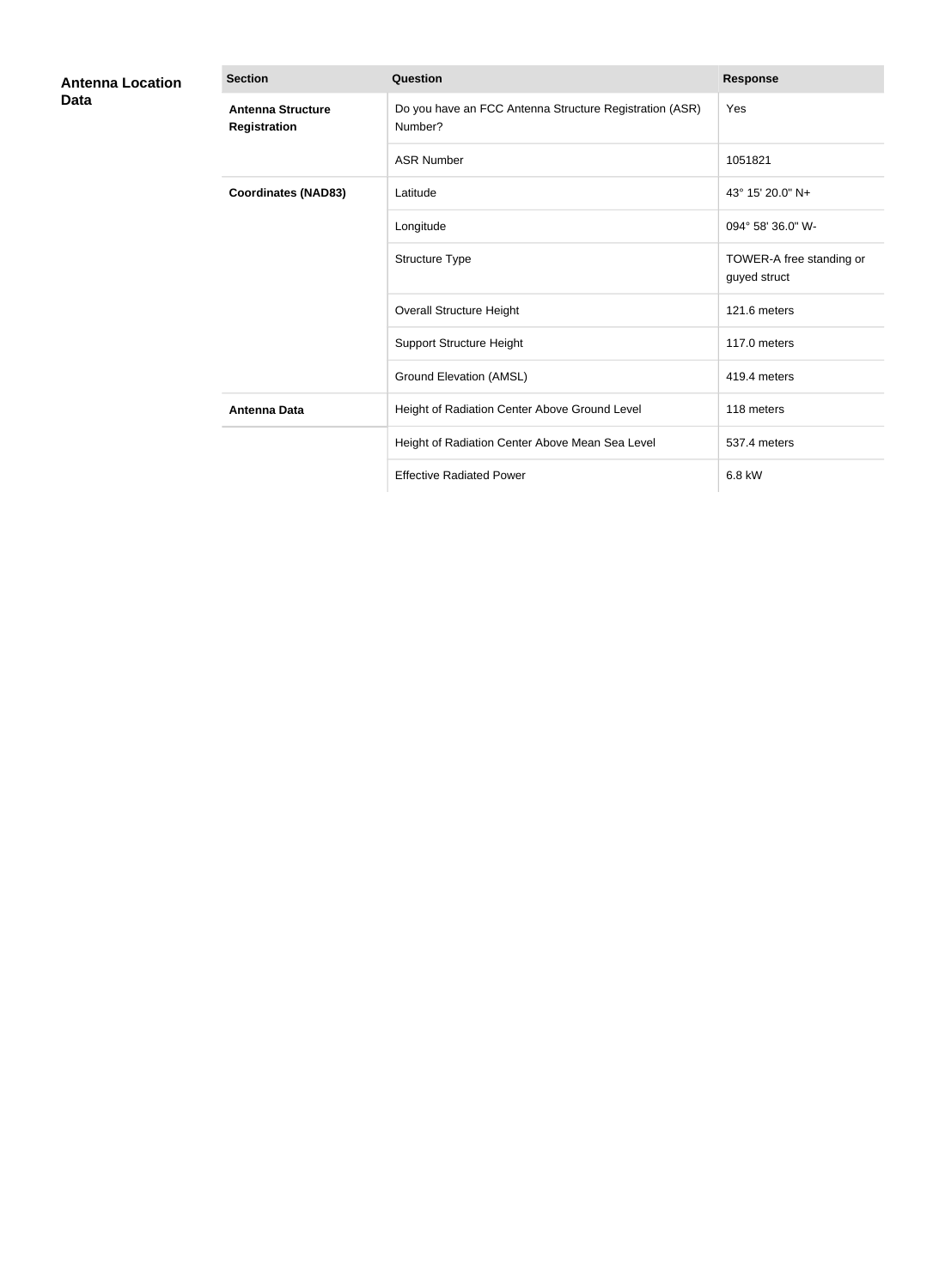| Antenna<br><b>Technical Data</b> | <b>Section</b>                                  | Question                                                                                                                                            | <b>Response</b>     |
|----------------------------------|-------------------------------------------------|-----------------------------------------------------------------------------------------------------------------------------------------------------|---------------------|
|                                  | <b>Antenna Type</b>                             | Antenna Type                                                                                                                                        | Non-Directional     |
|                                  |                                                 | Do you have an Antenna ID?                                                                                                                          | Yes                 |
|                                  |                                                 | Antenna ID                                                                                                                                          | 111925              |
|                                  | <b>Antenna Manufacturer and</b><br><b>Model</b> | Manufacturer:                                                                                                                                       | PSI                 |
|                                  |                                                 | Model                                                                                                                                               | PSILP-OI            |
|                                  |                                                 | Rotation                                                                                                                                            |                     |
|                                  |                                                 | <b>Electrical Beam Tilt</b>                                                                                                                         | 0.3                 |
|                                  |                                                 | <b>Mechanical Beam Tilt</b>                                                                                                                         | Not Applicable      |
|                                  |                                                 | toward azimuth                                                                                                                                      |                     |
|                                  |                                                 | Polarization                                                                                                                                        | Horizontal          |
|                                  | <b>Elevation Radiation</b><br><b>Pattern</b>    | Does the proposed antenna propose elevation radiation<br>patterns that vary with azimuth for reasons other than the<br>use of mechanical beam tilt? | No                  |
|                                  |                                                 | Uploaded file for elevation antenna (or radiation) pattern<br>data                                                                                  |                     |
|                                  |                                                 | Out-of-Channel Emission Mask:                                                                                                                       | <b>Full Service</b> |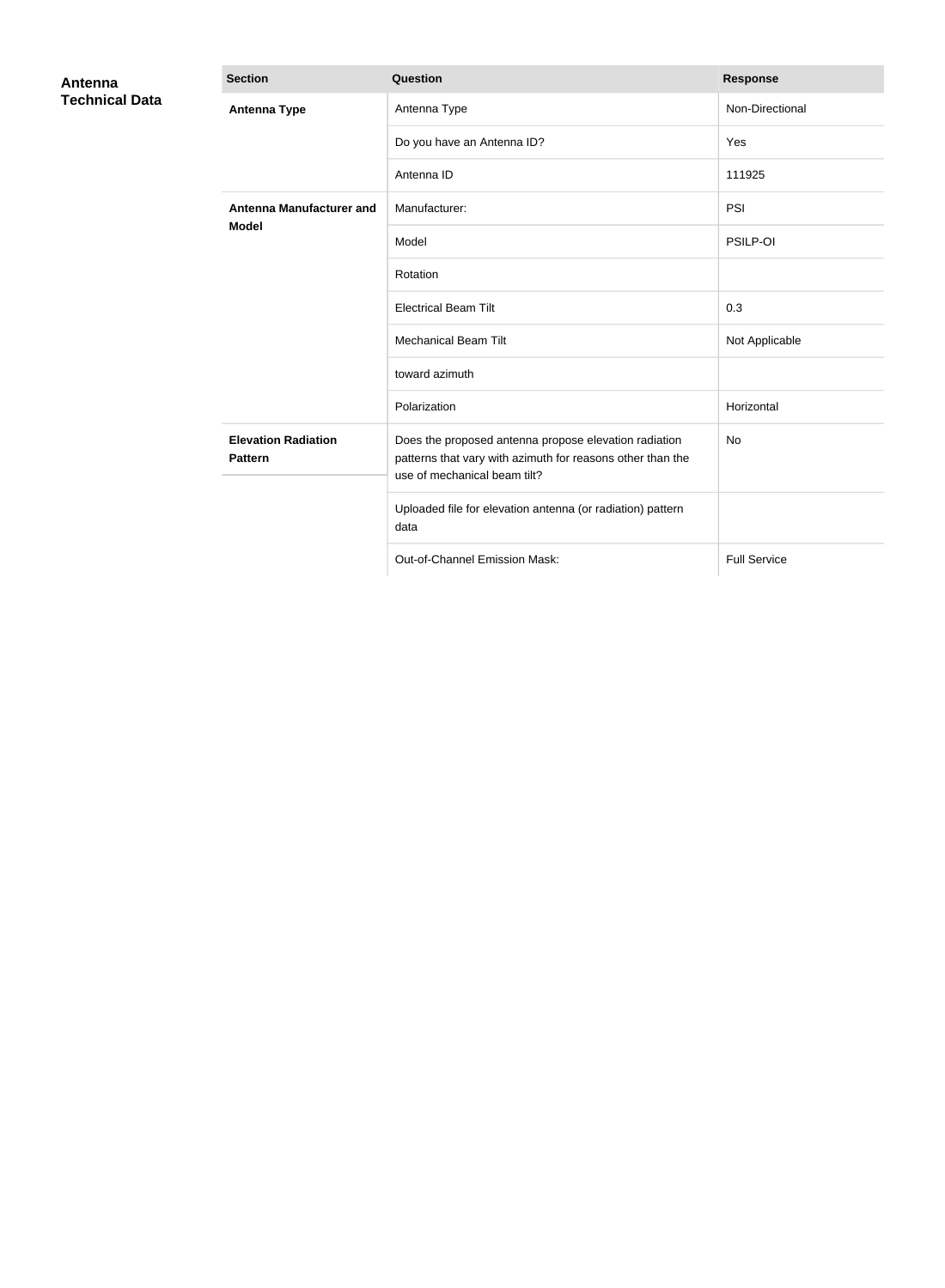| <b>Certification</b> | <b>Section</b>                                    | Question                                                                                                                                                                                                                                                                                                                                                                                                                                                                                                                                                                                                                                                                                                                                                                                                                                                  | <b>Response</b>                                                 |
|----------------------|---------------------------------------------------|-----------------------------------------------------------------------------------------------------------------------------------------------------------------------------------------------------------------------------------------------------------------------------------------------------------------------------------------------------------------------------------------------------------------------------------------------------------------------------------------------------------------------------------------------------------------------------------------------------------------------------------------------------------------------------------------------------------------------------------------------------------------------------------------------------------------------------------------------------------|-----------------------------------------------------------------|
|                      | <b>General Certification</b><br><b>Statements</b> | The Applicant waives any claim to the use of any particular<br>frequency or of the electromagnetic spectrum as against the<br>regulatory power of the United States because of the<br>previous use of the same, whether by authorization or<br>otherwise, and requests an Authorization in accordance with<br>this application (See Section 304 of the Communications Act<br>of 1934, as amended.).                                                                                                                                                                                                                                                                                                                                                                                                                                                       |                                                                 |
|                      |                                                   | The Applicant certifies that neither the Applicant nor any<br>other party to the application is subject to a denial of Federal<br>benefits pursuant to §5301 of the Anti-Drug Abuse Act of<br>1988, 21 U.S.C. §862, because of a conviction for<br>possession or distribution of a controlled substance. This<br>certification does not apply to applications filed in services<br>exempted under §1.2002(c) of the rules, 47 CFR. See §1.<br>2002(b) of the rules, 47 CFR §1.2002(b), for the definition of<br>"party to the application" as used in this certification §1.2002<br>(c). The Applicant certifies that all statements made in this<br>application and in the exhibits, attachments, or documents<br>incorporated by reference are material, are part of this<br>application, and are true, complete, correct, and made in<br>good faith.   |                                                                 |
|                      | <b>Authorized Party to Sign</b>                   | <b>FAILURE TO SIGN THIS APPLICATION MAY RESULT IN</b><br>DISMISSAL OF THE APPLICATION AND FORFEITURE<br>OF ANY FEES PAID<br>Upon grant of this application, the Authorization Holder may<br>be subject to certain construction or coverage requirements.<br>Failure to meet the construction or coverage requirements<br>will result in automatic cancellation of the Authorization.<br>Consult appropriate FCC regulations to determine the<br>construction or coverage requirements that apply to the type<br>of Authorization requested in this application.<br>WILLFUL FALSE STATEMENTS MADE ON THIS FORM<br>OR ANY ATTACHMENTS ARE PUNISHABLE BY FINE AND<br>/OR IMPRISONMENT (U.S. Code, Title 18, §1001) AND/OR<br>REVOCATION OF ANY STATION AUTHORIZATION (U.S.<br>Code, Title 47, §312(a)(1)), AND/OR FORFEITURE (U.S.<br>Code, Title 47, §503). |                                                                 |
|                      |                                                   | I certify that this application includes all required and<br>relevant attachments.                                                                                                                                                                                                                                                                                                                                                                                                                                                                                                                                                                                                                                                                                                                                                                        | Yes                                                             |
|                      |                                                   | I declare, under penalty of perjury, that I am an authorized<br>representative of the above-named applicant for the<br>Authorization(s) specified above.                                                                                                                                                                                                                                                                                                                                                                                                                                                                                                                                                                                                                                                                                                  | David B Amy B Amy<br>Secretary Sinclair Television<br>Group Inc |
|                      |                                                   |                                                                                                                                                                                                                                                                                                                                                                                                                                                                                                                                                                                                                                                                                                                                                                                                                                                           | 12/05/2018                                                      |